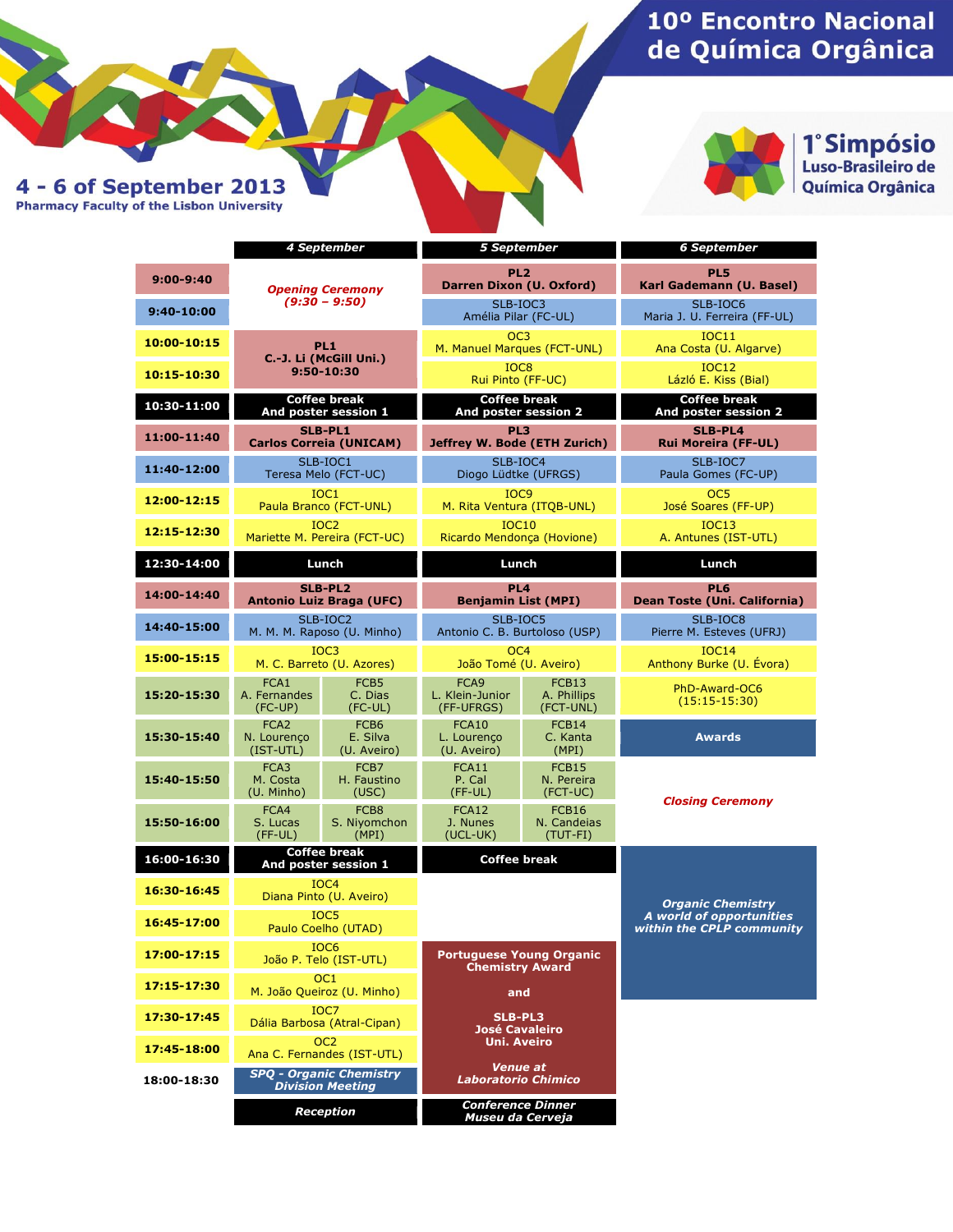# **Wednesday, September 4, 2013**

*Session 1* | *Chairman: To be announced* | *Room A*

#### **9.30-9.50** *Opening Ceremony*

**9.50-10.30 PL1 | Chao-Jun Li** (McGill University, Canada) Exploration of New Chemical Reactivities for Synthetic Efficiency

## **10.30-11.00 Coffee break and poster session 1**

*Session 2* | *Chairman: To be announced* | *Room A*

- **11.00-11.40 SLB-PL1 | Carlos Roque Duarte Correia** (University of Campinas, Brazil) Enantioselective Heck Reactions with Aryldiazonium Salts. Challenges and Synthetic Opportunities
- **11.40-12.00 SLB-IOC1 | Teresa M. V. D. Pinho e Melo** (FCT, University of Coimbra, Portugal) Heterocycles via Pericyclic Reactions of Aza- and Diazafulvenium Methides
- **12.00-12.15 IOC1 | Paula S. Branco** (FCT, New University of Lisbon, Portugal) A Recyclable Ferrite–Pd Magnetic Nanocatalyst for the Buschwald-Hartwig reaction
- **12.15-12.30 IOC2 | Mariette M. Pereira** (University of Coimbra, Portugal) Developments in Enantioselective Immobilized BINOL-based Tandem Reactions

#### **12.30-14.00 Lunch**

*Session 3* | *Chairman: To be announced* | *Room A*

- **14.00-14.40 SLB-PL2 | Antonio Luiz Braga** (Federal University of Santa Catarina, Brazil) Synthesis of [Se,N]-Small Molecules: Chiral Ligands and Potentially Bioactive Compounds
- **14.40-15.00 SLB-IOC2 | M. Manuela M. Raposo** (University of Minho, Portugal) 2,4,5-Tri(hetero)arylimidazoles: Design, Synthesis and Characterization as Novel TPA Chromophores and Optical Chemosensors
- **15.00-15.15 IOC3 | Maria do Carmo Barreto** (University of Azores, Portugal) Biological activities of oxygen and nitrogen heterocyclic compounds

*Session 4* | *Chairman: To be announced* | *Room A and B*

| 15.20-15.30 | <b>Room A</b>                                                                                                                               | <b>Room B</b>                                                                                                                                                                                                |
|-------------|---------------------------------------------------------------------------------------------------------------------------------------------|--------------------------------------------------------------------------------------------------------------------------------------------------------------------------------------------------------------|
|             | FCA1   A. Fernandes (FC, University of<br>Porto, Portugal)                                                                                  | FCB5   C. Dias (FC, University of Lisbon,<br>Portugal)                                                                                                                                                       |
|             | Chemical structure and stability of<br>microencapsulated anthocyanins                                                                       | New antimicrobial structures with anti-ageing<br>potential: an efficient synthesis towards 2-<br>deoxy glycosides and their thio analogues                                                                   |
| 15.30-15.40 |                                                                                                                                             |                                                                                                                                                                                                              |
|             | FCA2   Nuno M. T. Lourenço (Instituto<br>Superior Técnico, Portugal)<br>Enzymatic Resolution of Secondary Alcohols in<br>Miniemulsion Media | FCB6   Eduarda M. P. Silva (University of<br>Aveiro, Portugal)<br>Synthesis of N-substituted 1,2-<br>dihydropyridines by 6π-electrocyclisation of<br>(E,E)-cinnamylidene acetophenones                       |
| 15.40-15.50 |                                                                                                                                             |                                                                                                                                                                                                              |
|             | <b>FCA3   Marta Costa</b> (University of Minho,<br>Portugal)<br>Chromeno-imidazo $[1,2-a]$ pyridines: synthesis<br>and anticancer activity  | <b>FCB7</b>   Hélio Faustino (University of Santiago<br>de Compostela, Spain)<br>Gold (I) catalyzed intermolecular cycloadditions<br>of allenamides: a simple route to small and<br>medium sized carbocycles |
| 15.50-16.00 |                                                                                                                                             |                                                                                                                                                                                                              |
|             | FCA4   Susana D. Lucas (FF, University of<br>Lisbon)<br>Hit-to-Lead Optimization of kojic Acid<br>Derivatives toward COPD Drug Discovery    | FCB8   Supaporn Niyomchon (Max-Planck-<br>Institut für Kohlenforschung, Germany)<br>Regio- and Enantioselective Cyclobutene<br>Allylations                                                                   |
|             | 16.00-16.30 Coffee break and poster session 1                                                                                               |                                                                                                                                                                                                              |

*Session 5* | *Chairman: To be announced* | *Room A*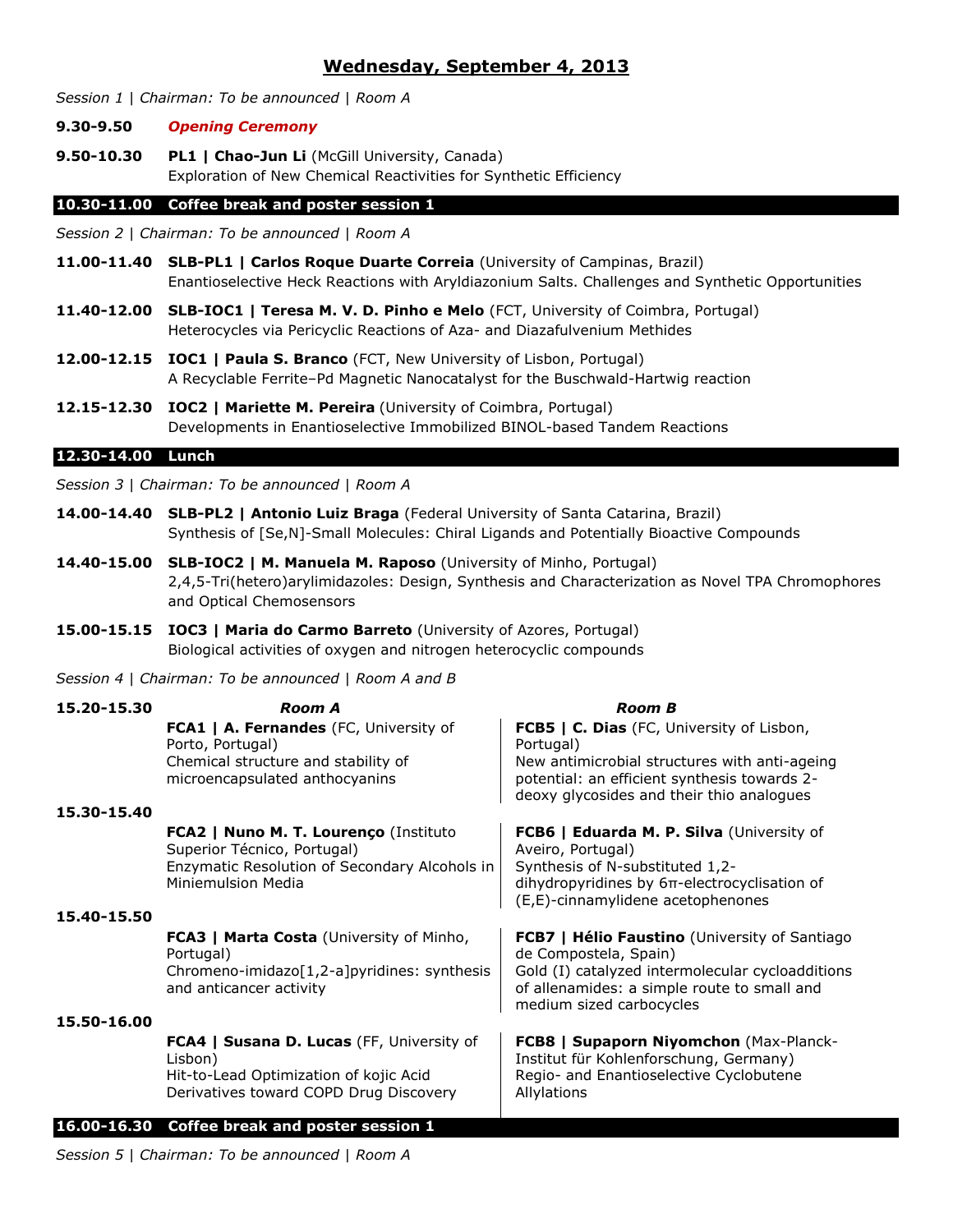- **16.30-16.45 IOC4 | Diana C. G. A. Pinto** (University of Aveiro, Portugal) New syntheses of potential biologically active xanthones and benzoxanthones
- **16.45-17.00 IOC5 | Paulo J. Coelho** (University of Trás-os-Montes e Alto Douro, Portugal) Synthesis of 1-vinylidene-naphthofurans: A thermally reversible photochromic system that colours only when adsorbed on silica gel
- **17.00-17.15 IOC6 | João P. Telo** (Instituto Superior Técnico, Portugal) Electronic Communication in Linear Oligo(azobenzene) Radical Anions
- **17.15-17.30 OC1 | Maria João R. P. Queiroz** (University of Minho, Portugal) New strategies for the synthesis of 2-(hetero)arylthieno[2,3-b] or [3,2-b]pyridine scaffolds from 2,3dihalopyridines
- **17.30-17.45 IOC7 | Dália Barbosa** (*AtralCipan*, Portugal) Isolation and Identification of Impurities in Tetracycline Derivatives
- **17.45-18.00 OC2 | Ana C. Fernandes** (Instituto Superior Técnico, Portugal) Synthesis, Characterization and Citotoxic Activity of Cyclopentadienyl Ruthenium(II) Complexes with Carbohydrate Derived Ligands
- **18.00-18.30 SPQ Organic Chemistry Division Meeting**

# **Thursday, September 5, 2013**

- *Session 6* | *Chairman: To be announced* | *Room A*
- **9.00-9.40 PL2 | Darren J. Dixon** (University of Oxford, UK) Enantioselective Cooperative Catalysis and Complexity Building Reaction Cascades in Library and Natural Product Synthesis
- **9.40-10.00 SLB-IOC3 | Amélia P. Rauter** (FC, University of Lisbon, Portugal) Sugar-based surfactants as selective antimicrobial agents: a multidisciplinary approach
- **10.00-10.15 OC3 | M. Manuel B. Marques** (FCT, New University of Lisbon, Portugal) Pd-catalysed amination on a soluble polymer support: a sustainable version of homogeneous C-N cross-coupling reaction
- **10.15-10.30 IOC8 | Rui M. A. Pinto** (FCT, University of Coimbra, Portugal) New Chemical Processes with Bismuth(III) Salts: Applications of Bismuth(III) Reagents and Catalysts to Steroid and Terpenoid Chemistry

# **10.30-11.00 Coffee break and poster session 2**

*Session 7* | *Chairman: To be announced* | *Room A*

- **11.00-11.40 PL3 | Jeffrey W. Bode** (ETH-Zürich, Switzerland) Chemical Protein Synthesis with the KAHA Ligation
- **11.40-12.00 SLB-IOC4 | Diogo S. Lüdtke** (Federal University of Rio Grande do Sul, Brazil) Stereochemical control in the arylation of aldehydes using arylzinc reagents
- **12.00-12.15 IOC9 | M. Rita Ventura** (ITQB, New University of Lisbon, Portugal) Study and Modulation of Inter-species Quorum Sensing by AI-2 Analogues
- **12.15-12.30 IOC10 | Ricardo Mendonça** (*Hovione FarmaCiencia SA*, Portugal) Development of a practical and efficient synthesis of an Active Pharmaceutical Ingredient

# **12.30-14.00 Lunch**

*Session 8* | *Chairman: To be announced* | *Room A*

**14.00-14.40 PL4 | Benjamin List** (Max-Planck-Institut für Kohlenforschung, Germany) Asymmetric Counteranion Directed Catalysis (ACDC): A General Approach to Enantioselective Synthesis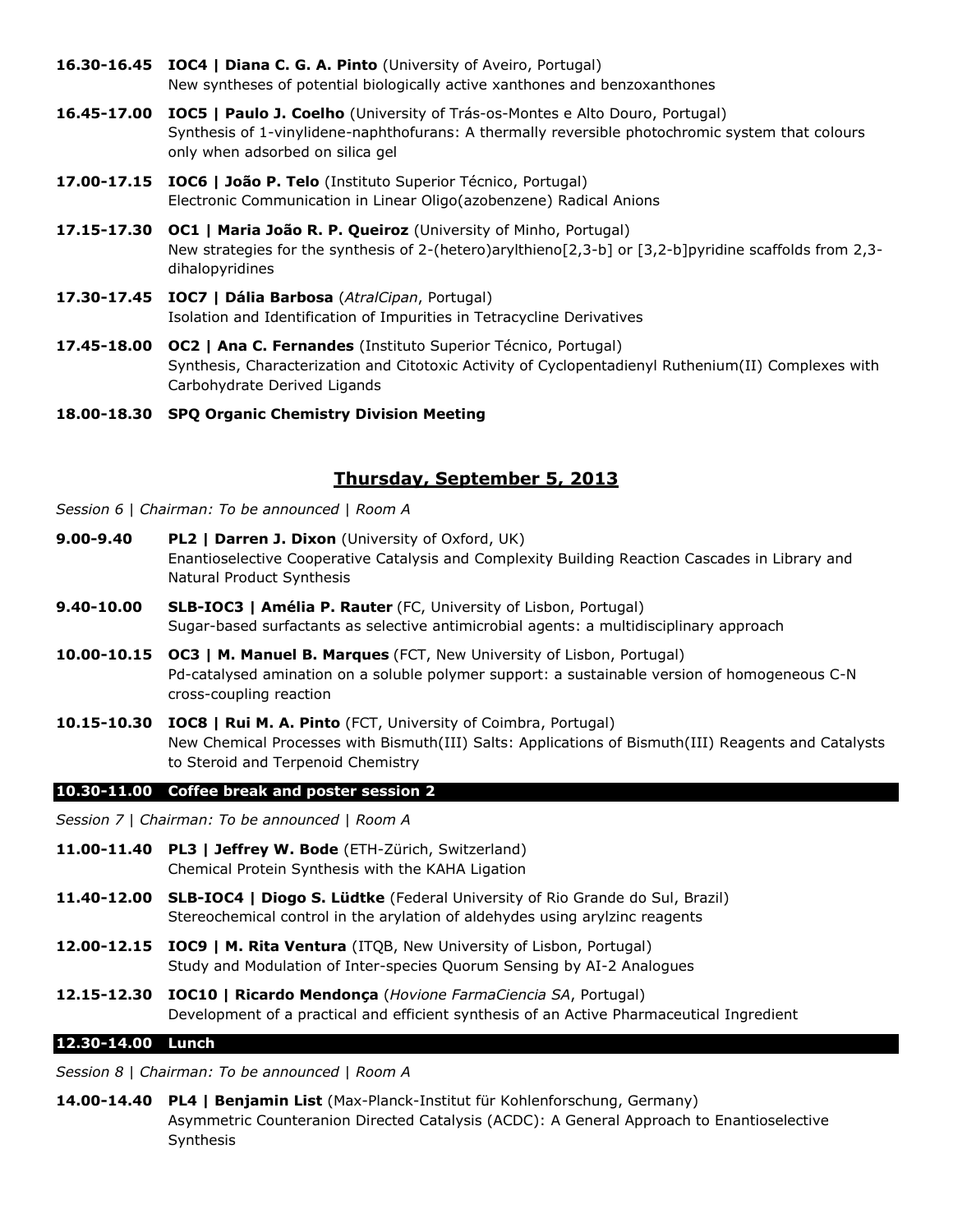**14.40-15.00 SLB-IOC5 | Antonio C. B. Burtoloso** (University of São Paulo, Brazil) α,β-Unsaturated Diazoketones as Useful Platforms in the Synthesis of Pyrrolidine, Piperidine and Indolizidine Alkaloids

**15.00-15.15 OC4 | João P. C. Tomé** (University of Aveiro, Portugal) Photoactive molecules by design

*Session 9* | *Chairman: To be announced* | *Room A and B*

| 15.20-15.30 | Room A<br>FCA9   Luiz C. Klein-Júnior (FF, Federal                                                                                                                                      | <b>Room B</b><br>FCB13   Ana M. F. Phillips (FCT, New University                                                                                                                                                                    |
|-------------|-----------------------------------------------------------------------------------------------------------------------------------------------------------------------------------------|-------------------------------------------------------------------------------------------------------------------------------------------------------------------------------------------------------------------------------------|
|             | University of Rio Grande do Sul, Brazil)<br>Two new monoterpene indole alkaloids from<br>Psychotria umbellata Vell.                                                                     | of Lisbon, Portugal)<br>Organocatalytic Asymmetric Synthesis of<br>Cyclopropylphosphonates                                                                                                                                          |
| 15.30-15.40 |                                                                                                                                                                                         |                                                                                                                                                                                                                                     |
|             | FCA10   Leandro M. O. Lourenço<br>(University of Aveiro, Portugal)<br>Synthesis, photophysical and photodynamic<br>activities of amphiphilic phthalocyanine-<br>cyclodextrin conjugates | <b>FCB14   Chandra Kanta De (Max-Planck-</b><br>Institut für Kohlenforschung, Germany)<br>Catalytic Asymmetric Benzidine Rearrangement                                                                                              |
| 15.40-15.50 |                                                                                                                                                                                         |                                                                                                                                                                                                                                     |
|             | FCA11   Pedro M. S. D. Cal (FF, University<br>of Lisbon, Portugal)<br>Iminoboronates: A New Strategy for<br>Reversible Protein Modification                                             | FCB15   Nelson A. M. Pereira (University of<br>Coimbra, Portugal)<br>Novel Synthesis of dipyrromethanesvia hetero-<br>Diels-Alder reactionof azo- and nitrosoalkenes<br>with pyrrole                                                |
| 15,50-16.00 |                                                                                                                                                                                         |                                                                                                                                                                                                                                     |
|             | FCA12   João P. M. Nunes (Department of<br>Chemistry, University College London, UK)<br>New 2-amino-4-functionalized<br>Cyclopentenones from 2-furaldehyde via a<br>One-pot Method      | FCB16   Nuno R. Candeias (Tampere<br>University of Technology, Finland)<br>Dirhodium(II) Complexes Derived from Natural<br>Amino Acids as Catalysts in Aqueous<br>Asymmetric Intramolecular C-H insertion of a-<br>Diazo Acetamides |
|             | 00-1630 Coffee break                                                                                                                                                                    |                                                                                                                                                                                                                                     |

# **16.00-16.30 Coffee break**

*Session 10* | *Chairman: To be announced* | Laboratorio Chimico

## **17.00-19.00 Portuguese Young Organic Chemistry Award**

**and**

**SLB-PL3 | José A. S. Cavaleiro** (University of Aveiro, Portugal) Porphyrins and Related Macrocycles: Synthetic Studies and Potential Applications

# **Friday, September 6, 2013**

*Session 11* | *Chairman: To be announced* | *Room A*

- **9.00-9.40 PL5 | Karl Gademann** (University of Basel, Switzerland) Addressing the Real Brain Drain: Nerve Regeneration by Synthetic Natural Product
- **9.40-10.00 SLB-IOC6 | Maria J. U. Ferreira** (FF, University of Lisbon, Portugal) Dual-acting Antimalarial Triterpenoids from an African Medicinal Plant
- **10.00-10.15 IOC11 | Ana M. Rosa da Costa** (University of Algarve, Portugal) Artificial and natural polymers: from synthesis and chemical modification to biomedical applications
- **10.15-10.30 IOC12 | László E. Kiss** (*BIAL*, Portugal) Synthesis and pharmacological evaluation of novel COMT inhibitors

## **10.30-11.00 Coffee break and poster session 2**

*Session 12* | *Chairman: To be announced* | *Room A*